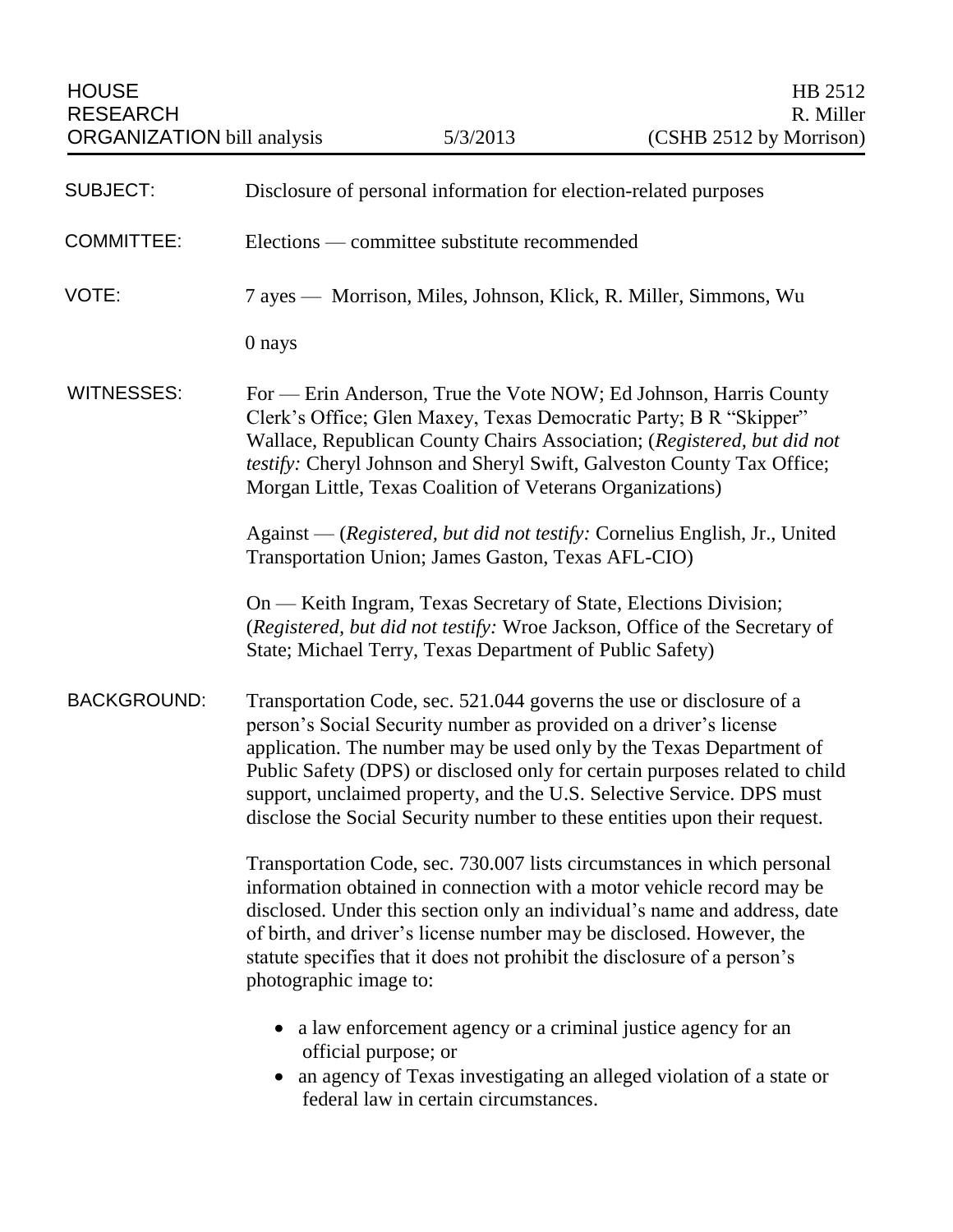## HB 2512 House Research Organization page 2

|                           | Transportation Code, sec. 730.005 lists several matters in which personal                                                                                                                                                                                                                                                                                                                                                                                                                                                                                                                                                                                    |
|---------------------------|--------------------------------------------------------------------------------------------------------------------------------------------------------------------------------------------------------------------------------------------------------------------------------------------------------------------------------------------------------------------------------------------------------------------------------------------------------------------------------------------------------------------------------------------------------------------------------------------------------------------------------------------------------------|
|                           | information obtained in connection with a motor vehicle record must be<br>disclosed, including certain matters relating to motor vehicles and child<br>support enforcement.                                                                                                                                                                                                                                                                                                                                                                                                                                                                                  |
| DIGEST:                   | CSHB 2512 would add the secretary of state to the list of entities to which<br>a person's:                                                                                                                                                                                                                                                                                                                                                                                                                                                                                                                                                                   |
|                           | Social Security number could be disclosed by DPS under<br>$\bullet$<br>Transportation Code, sec. 521.044; and<br>photographic image was not prohibited from disclosure under<br>$\bullet$                                                                                                                                                                                                                                                                                                                                                                                                                                                                    |
|                           | Transportation Code, sec. 730.007.                                                                                                                                                                                                                                                                                                                                                                                                                                                                                                                                                                                                                           |
|                           | This information could only be disclosed for the purpose of voter<br>registration or the administration of elections.                                                                                                                                                                                                                                                                                                                                                                                                                                                                                                                                        |
|                           | In addition, the bill would add voter registration and the administration of<br>elections to the matters for which personal information would be required<br>to be disclosed under Transportation Code, sec. 730.005                                                                                                                                                                                                                                                                                                                                                                                                                                         |
|                           | This bill would take immediate effect if finally passed by a two-thirds<br>record vote of the membership of each house. Otherwise, it would take<br>effect September 1, 2013.                                                                                                                                                                                                                                                                                                                                                                                                                                                                                |
| <b>SUPPORTERS</b><br>SAY: | CSHB 2512 would help the Secretary of State's Office fulfill its duty to<br>maintain the accuracy of the voter registration list. This is accomplished in<br>large part by comparing the current voter rolls to the Social Security<br>Administration's death master list to ascertain whether registered voters<br>are deceased and should be removed from the rolls.                                                                                                                                                                                                                                                                                       |
|                           | During the matching process the Secretary of State often is unable to make<br>a strong match because only one or two criteria or partial numbers can be<br>matched. People who registered to vote before 1993 would not have been<br>required to submit certain identifying information, such as Social Security<br>numbers, on their voter registrations, but this information would have been<br>gathered by DPS if they had applied for a driver's license or ID certificate.<br>Allowing the secretary of state access to identifying information via DPS<br>would strengthen the required matches and improve accuracy in verifying<br>the voter rolls. |